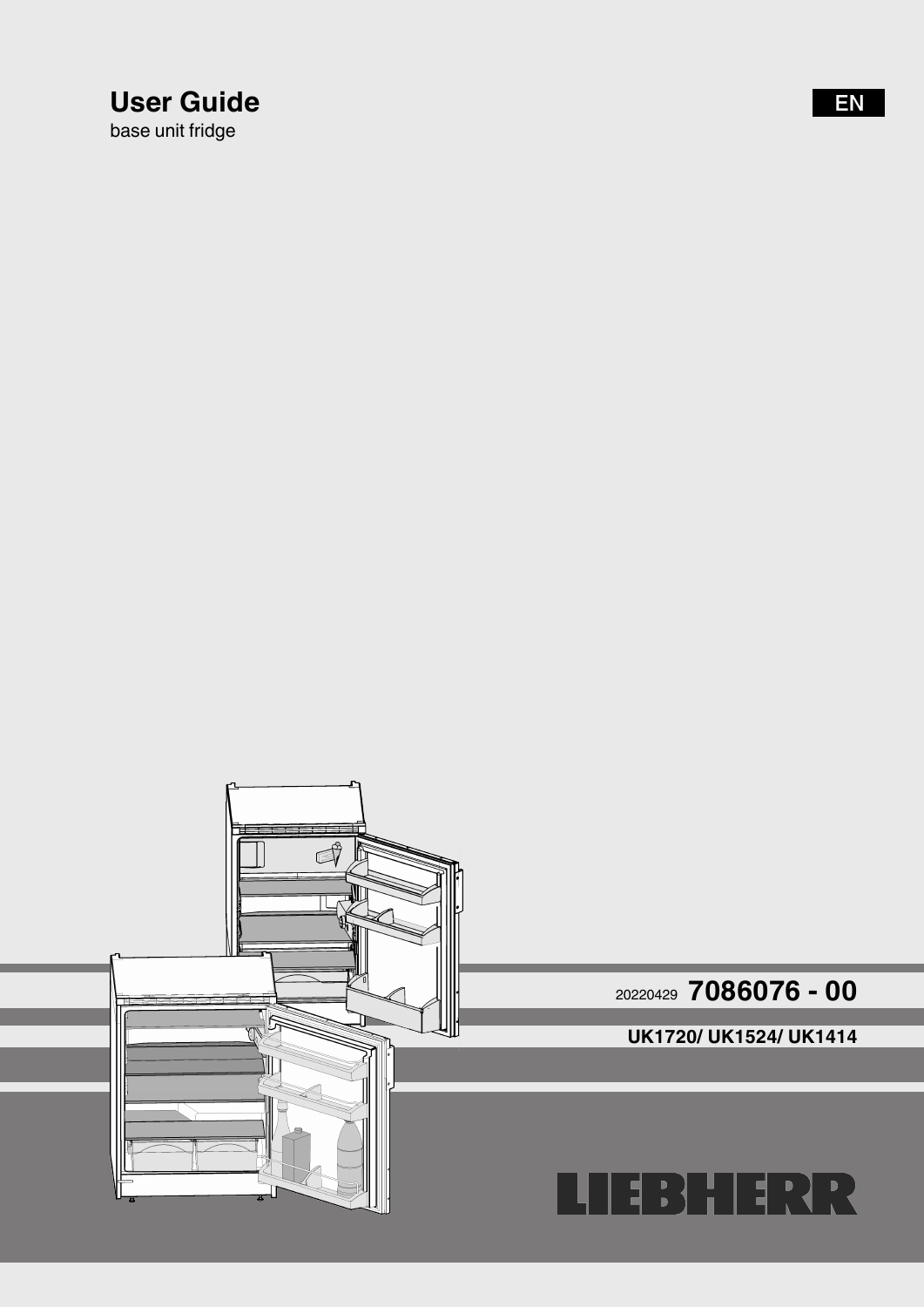## <span id="page-1-0"></span>**Contents**

| 1<br>1.1<br>1.2<br>1.3<br>1.4<br>1.5 | Description of appliance and equipment       | 2<br>2<br>$\frac{2}{3}$<br>3<br>3       |
|--------------------------------------|----------------------------------------------|-----------------------------------------|
| 2                                    |                                              | 3                                       |
| 3<br>3.1                             |                                              | 4<br>4                                  |
| 4<br>4.1<br>4.2<br>4.3<br>4.4<br>4.5 |                                              | 4<br>$\overline{4}$<br>4<br>5<br>5<br>5 |
| 5<br>5.1<br>5.2                      |                                              | 5<br>5<br>6                             |
| 6<br>6.1<br>6.2<br>6.3<br>6.4<br>6.5 | Energy efficiency class lighting             | 7<br>$\overline{7}$<br>7<br>7<br>8<br>8 |
| 7                                    |                                              | 8                                       |
| 8<br>8.1<br>8.2                      | Taking the appliance out of service          | 9<br>9<br>9                             |
| 9                                    |                                              | 9                                       |
| 9                                    | Preparing appliance for disposal             | 9                                       |
| 9                                    | Disposing of the appliance in an environmen- | 9                                       |

The manufacturer works constantly on the further development of all the types and models. Therefore please understand that we have to reserve the right to make design, equipment and technical modifications.

To get to know all the benefits of your new appliance, please read the information contained in these instructions carefully.

The instructions apply to several models. Differences may occur. Text relating only to specific appliances is marked with an asterisk (\*).

Instructions are marked with a  $\blacktriangleright$  and results are marked with  $a \triangleright$ .

# **1 Appliance at a glance**

## **1.1 Description of appliance and equipment**

#### **Note**

- $\blacktriangleright$  Place food inside the appliance as shown in the diagram. This allows the appliance to save energy during operation.
- $\triangleright$  Shelves, drawers and baskets are arranged for optimum energy efficiency on delivery.



# **1.2 Appliance range of use**

## **Intended use**

The appliance is only suitable for cooling food products in a domestic or household-like environment. This includes, for example, use:

- in staff kitchens, bed and breakfast establishments,
- by guests in country houses, hotels, motels and other accommodation,
- for catering and similar services in the wholesale trade.

The appliance is not suitable for freezing food;\*

The appliance is suitable for integrating under counters.

All other types of use are not permitted.

## **Foreseeable misuse**

The following applications are expressly forbidden:

- Storing and refrigerating medicines, blood plasma, laboratory preparations or similar substances and products based on the Medical Device Directive 2007/47/EC
- Use in areas at risk of explosions

Misusing the appliance may lead to damage to the goods stored or they may spoil.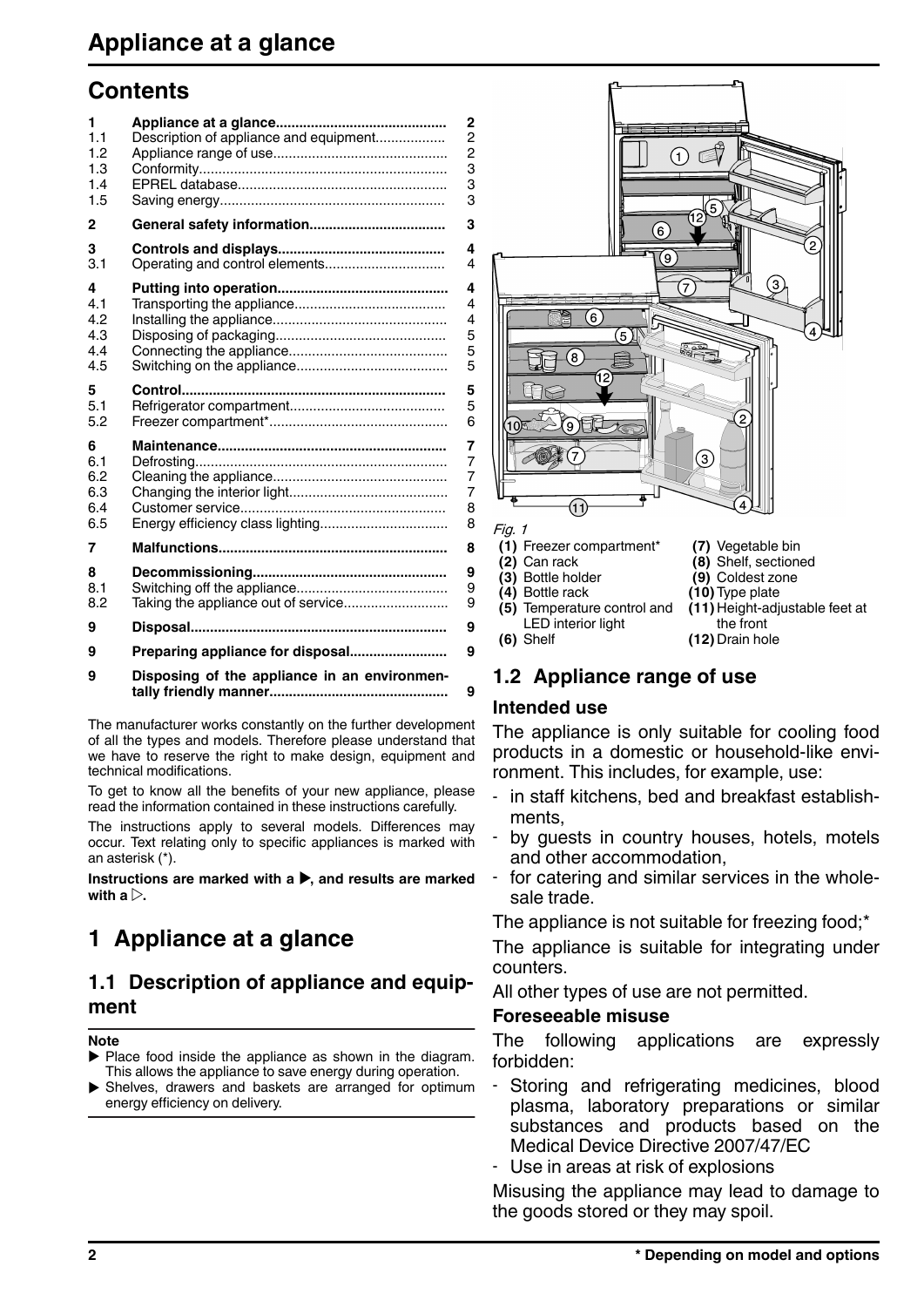#### **Climate classifications**

Depending on the climate classification the appliance is designed to operate in restricted ambient temperatures. The climate classification applying to your appliance is printed on the rating plate.

#### **Note**

 $\blacktriangleright$  Keep to the specified ambient temperatures in order to guarantee that the appliance works properly.

| fication  | Climate classi-   for ambient temperatures of |
|-----------|-----------------------------------------------|
| <b>SN</b> | 10 °C to 32 °C                                |
| Ν         | 16 °C to 32 °C                                |
| <b>ST</b> | 16 °C to 38 °C                                |
|           | 16 °C to 43 °C                                |

## **1.3 Conformity**

The refrigerant circuit has been tested for leaks. When installed, the appliance complies with the applicable safety regulations and with the directives 2014/35/EU, 2014/30/EU, 2009/125/EC, 2011/65/EU, 2010/30/EU and 2014/53/EU.

The full text of the EU Declaration of Conformity is available on the following website: www.Liebherr.com

## **1.4 EPREL database**

Details about energy labelling and ecodesign requirements will be available on the European product database (EPREL) from 1st March 2021. You can access the product database at the following link: https://eprel.ec.europa.eu/ You will be asked to enter the model ID. You can find the model ID on the nameplate.

## **1.5 Saving energy**

- Pay attention to good ventilation. Do not cover ventilation holes or grids.
- Do not install the appliance in direct sunlight, next to an oven, radiator or similar.
- Energy consumption depends on the installation conditions, e.g. the ambient temperature [\(see 1.2 Appliance range of](#page-1-0) [use\)](#page-1-0) . A warmer ambient temperature can increase the energy consumption.
- Open the appliance for as short a time as possible.
- The lower the temperature is set the higher the energy consumption.
- Sort your food: [home.liebherr.com/food.](https://home.liebherr.com/food)
- Keep all food properly packed and covered. This prevents frost from forming.
- Only take food out for as long as necessary so that it doesn't warm up too much.
- Inserting warm food: allow to cool down to room temperature first.
- Thaw frozen food in the refrigerator.\*
- If there is a thick layer of frost in the appliance: defrost the appliance.\*

## **2 General safety information**

### **Danger for the user:**

- This device can be used by children and people with impaired physical, sensory or mental abilities or with a lack of experience and knowledge provided that they are supervised or have received instruction in the safe use of this device, and about the resulting hazards. Children must not play with this appliance. Cleaning and user maintenance work must not be carried out by children without adult supervision. Children aged between 3 and 8 are allowed to load and unload the appliance. Children below the age of 3 must be kept away from the appliance unless they are under continuous adult supervision.
- When disconnecting the appliance from the supply, always take hold of the plug. Do not pull the cable.
- In the event of a fault pull out the mains plug or deactivate the fuse.
- Do not damage the mains power cable. Do not operate the appliance with a defective mains power cable.
- Repairs, interventions on the appliance and the replacement of mains connection line may only be carried out by After-Sales Service or other suitably trained specialist personnel.
- Only install, connect and dispose of the appliance according to the instructions.
- Only use the appliance when it is installed.
- Please keep these instructions in a safe place and pass them on to any subsequent owners.

### **Fire hazard:**

- The coolant used (information on the model plate) is eco-friendly but also flammable. Any leaking coolant may ignite.
	- Do not damage the refrigerant circuit pipes.
	- Do not handle ignition sources inside the appliance.
	- Do not use electrical appliances inside the appliance (e.g. steam cleaners, heaters, ice cream makers, etc.).
	- If the refrigerant leaks: remove any naked flames or ignition sources from the vicinity of the leakage point. Properly air the room. Inform customer services.
- Do not store explosives or sprays using combustible propellants such as butane, propane, pentane, etc. in the appliance. To identify these spray cans, look for the list of contents printed on the can, or a flame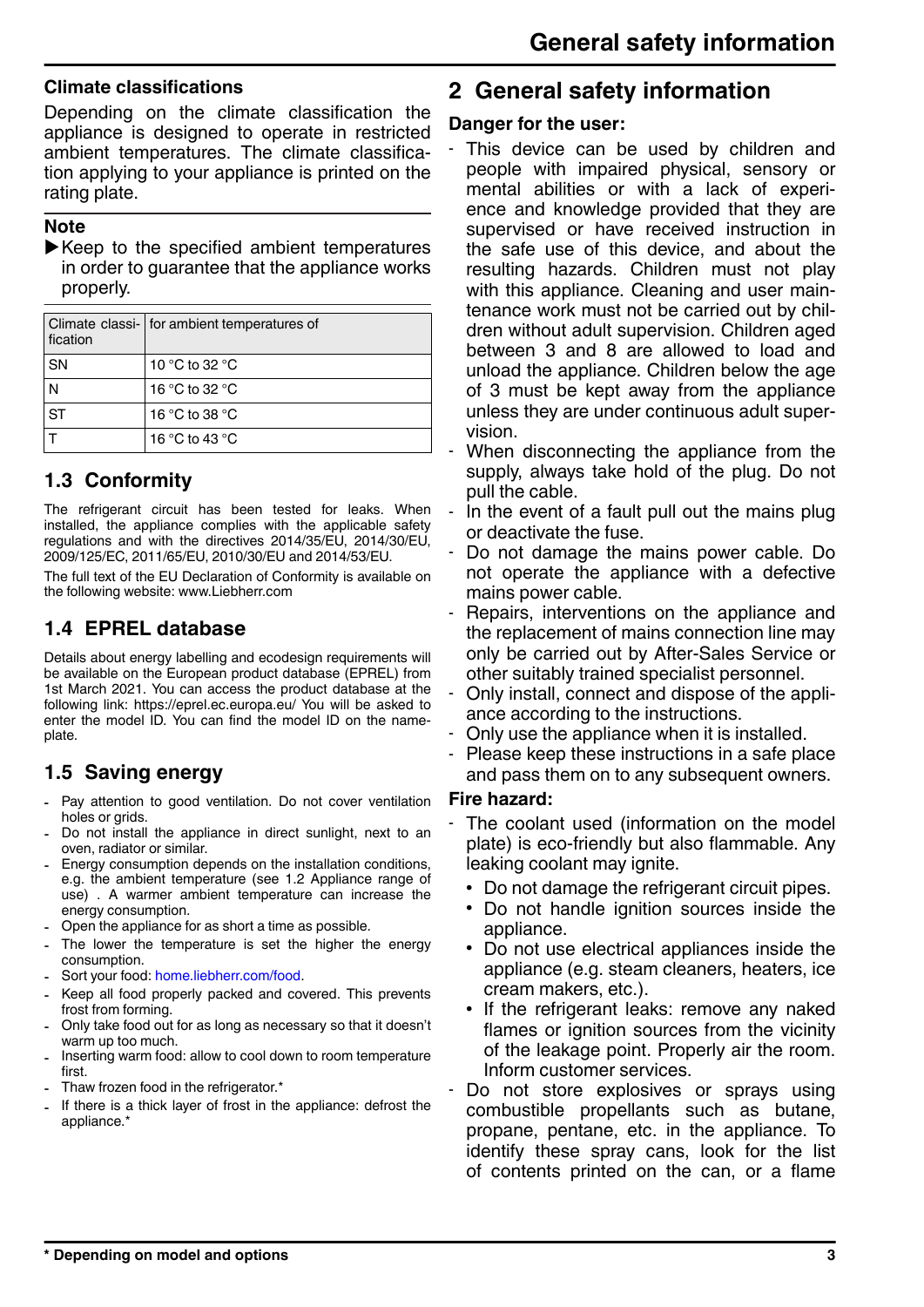# **Controls and displays**

symbol. Gases possibly escaping may ignite due to electrical components.

- Please be sure to store alcoholic drinks or other packaging containing alcohol in tightly closed containers. Any alcohol that leaks out may be ignited by electrical components.

## **Danger of tipping and falling:**

Do not misuse the plinth, drawers, doors etc. as a step or for support. This applies particularly to children.

## **Danger of food poisoning:**

Do not consume food which has been stored too long.

## **Danger of frostbite, numbness and pain:**

- Avoid prolonged skin contact with cold surfaces or refrigerated/frozen goods or take protective measures, e.g wear use gloves.

### **Danger of injury and damage:**

- Hot steam can lead to injury. Do not use electrical heating or steam cleaning equipment, open flames or defrosting sprays to defrost.
- Do not use sharp implements to remove the ice.

## **Risk of crushing:**

- Do not hold the hinge when opening and closing the door. Fingers may get caught.

### **Symbols on the appliance:**



The symbol can be located on the compressor. It refers to the oil in the compressor and indicates the following danger: Swallowing or inhaling can be fatal. This is only relevant for recycling. There is no danger in normal operation.

$$
\bigwedge \hspace{-3.75mm} \bigcirc
$$

This symbol is found on the compressor and indicates the danger of flammable materials. Do not remove the sticker.



A sticker to this effect may be applied to the rear of the appliance. It refers to the foam-padded panels in the door and/or the housing. This is only relevant for recycling. Do not remove the sticker.

#### **Please observe the specific information in the other sections:**

| <b>DANGER</b>  | identifies a situation involving direct<br>danger which, if not obviated, may<br>result in death or severe bodily<br>injury. |
|----------------|------------------------------------------------------------------------------------------------------------------------------|
| <b>WARNING</b> | identifies a dangerous situation<br>which, if not obviated, may result in<br>death or severe bodily injury.                  |
| <b>CAUTION</b> | identifies a dangerous situation<br>which, if not obviated, may result in<br>minor or medium bodily injury.                  |

| <b>NOTICE</b> | identifies a dangerous situation<br>which, if not obviated, may result in<br>damage to property. |
|---------------|--------------------------------------------------------------------------------------------------|
| Note          | It contains useful instructions and<br>tips.                                                     |

# **3 Controls and displays**

## **3.1 Operating and control elements**



# **4 Putting into operation**

## **4.1 Transporting the appliance**

- $\blacktriangleright$  Transport the appliance only in suitable packaging.
- $\blacktriangleright$  Transport the appliance upright.
- $\blacktriangleright$  Do not transport the appliance on your own.

## **4.2 Installing the appliance**



Fire. If a mains cable/plug comes into contact with the back of the appliance, the mains cable/plug can be damaged by appliance vibrations and this may result in a short circuit.

- Stand the appliance so that it is not touched by connectors or main cables.
- Do not connect any appliances to sockets in the area of the back of the appliance.
- Multi-sockets/power distributors and other electronic appliances (such as halogen transformers) may not be placed and operated at the back of appliances.

# **WARNING**

Fire hazard due to dampness!

If live parts or the mains lead become damp this may cause short circuits.

- $\blacktriangleright$  The appliance is designed for use in enclosed areas. Do not operate the appliance outdoors or in areas where it is exposed to splash water or damp conditions.
- $\triangleright$  Only use the appliance when it is installed.

# **WARNING**

Leaking coolant and oil! Fire. The coolant contained in the appliance is eco-friendly,

but also flammable. The oil contained in the appliance is flammable. Escaping coolant and oil can ignite if the concentration is high enough and in contact with an external heat source.

 $\blacktriangleright$  Do not damage the pipelines of the coolant circuit and the compressor.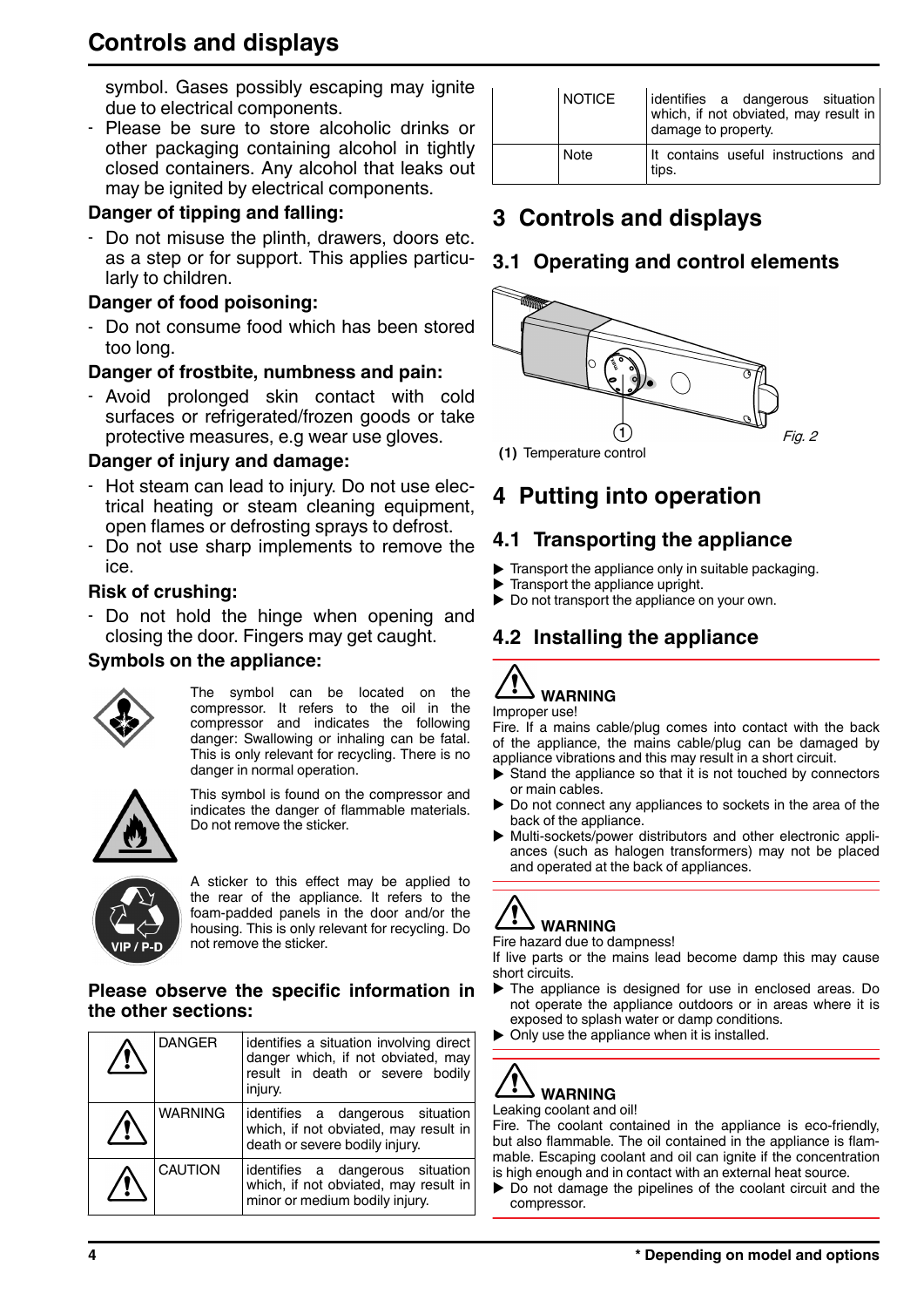## **WARNING**

Fire hazard and danger of damage!

 $\blacktriangleright$  Do not place appliances emitting heat e.g. microwaves, toasters etc. on the appliance!

#### **NOTICE**

Covered vents!

Damage. Appliance can overheat, which can reduce the service life of various parts of the appliance and lead to operational impairments.

- $\blacktriangleright$  Always make sure there is good ventilation.
- Always keep vents or ventilation grids in the appliance housing and in the kitchen furniture (fully integrated appliance) unobstructed.

#### **NOTICE**

Risk of damage due to condensate!

- $\triangleright$  Do not install the appliance directly alongside a further refrigerator/freezer.
- $\Box$  Before you connect the appliance, report any damage immediately to the delivery company.
- $\Box$  The floor of the installation site must be horizontal and even.
- $\square$  Do not install the appliance in direct sunlight, next to an oven, radiator or similar.
- $\Box$  The appliance is suitable for use as an integrated base unit,
- $\Box$  ventilated at the feet.
- $\Box$  Do not install the appliance on your own.
- $\Box$  The more coolant there is in the appliance, the larger the room in which the appliance is installed must be. If the room is too small, any leak may create a flammable mixture of gas and air. For each 8 g of coolant the installation space must be at least 1 m<sup>3</sup>. Information on the coolant is on the model plate inside the appliance.
- $\blacktriangleright$  Detach the connecting cable from the rear of the appliance, removing the cable holder at the same time because otherwise there will be vibratory noise!

After installation:

- $\blacktriangleright$  Remove the protective film from the decorative trims.
- Remove all transit supports.
- Dispose of packaging material (see 4.3 Disposing of packaging) .

#### **Note**

 $\blacktriangleright$  Clean the appliance (see 6.2 Cleaning the appliance).

If the appliance is installed in a very damp environment, condensate may form on the outside of the appliance.

 $\blacktriangleright$  Always see to good ventilation at the installation site.

## **4.3 Disposing of packaging**

# **WARNING**

Danger of suffocation due to packing material and plastic film!  $\triangleright$  Do not allow children to play with packing material.

The packaging is made of recyclable materials:

- corrugated board/cardboard
- expanded polystyrene parts
- polythene bags and sheets
- polypropylene straps
- nailed wooden frame with polyethylene panel\*
- Take the packaging material to an official collecting point.

## **4.4 Connecting the appliance**

#### **NOTICE**

Failure to connect properly

Damage to the electronics.

- $\triangleright$  Do not connect the appliance to a stand-alone inverter, e.g. solar power systems and petrol generators.
- $\triangleright$  Do not use an energy saving plug.

# **WARNING**

Failure to connect properly Fire hazard.

- $\triangleright$  Do not use an extension cable.
- $\blacktriangleright$  Do not use distributor blocks.

The type of current (alternating current) and voltage at the installation site have to conform with the data on the type plate [\(see 1 Appliance at a glance\)](#page-1-0) .

The socket must be properly earthed and fused. The tripping current for the fuse must be between 10 A and 16 A.

The socket must be easily accessible so that the appliance can be quickly disconnected from the supply in an emergency. It must be outside the area of the rear of the appliance.

- $\blacktriangleright$  Check the electrical connection.
- $\blacktriangleright$  Plug in the power plug.



## **4.5 Switching on the appliance**

Put the appliance into operation about 2 hours before first loading food to be frozen.\*

- Turn the temperature control Fig. 2  $(1)$  to the right, from the 0 setting to point 3.
- $\triangleright$  The interior light is on.
- $\triangleright$  It can take up to 10 minutes for the compressor to start.

## **5 Control**

## **5.1 Refrigerator compartment**

The natural circulation of air in the refrigerator compartment results in zones differing in temperature. It is coldest directly above the vegetable drawers and at the rear wall. It is warmest at the top front of the compartment and in the door.

### **5.1.1 Refrigerating food**

The coldest areas are directly above the vegetable compartments and along the back wall. The warmest area is at the top front and in the door. $^{\circ}$ 

#### **Note**

The energy consumption increases and the cooling power goes down if ventilation is not sufficient.

 $\blacktriangleright$  Always keep air slots clear.

- $\triangleright$  Store perishable foods such as ready-to-eat meals, meat and sausages in the coldest area. Place butter and preserves in the top area and in the door. [\(see 1 Appliance](#page-1-0) [at a glance\)](#page-1-0)
- Use reuseable plastic, metal, aluminium, glass containers and foil wrap to store food.
- Always store raw meat and fish in clean, sealed containers on the bottom shelf of the refrigerator, to prevent them coming into contact with or dripping onto other foods.
- Foods that easily absorb or give off smell or taste, as well as liquids, should be stored in sealed containers or covered.

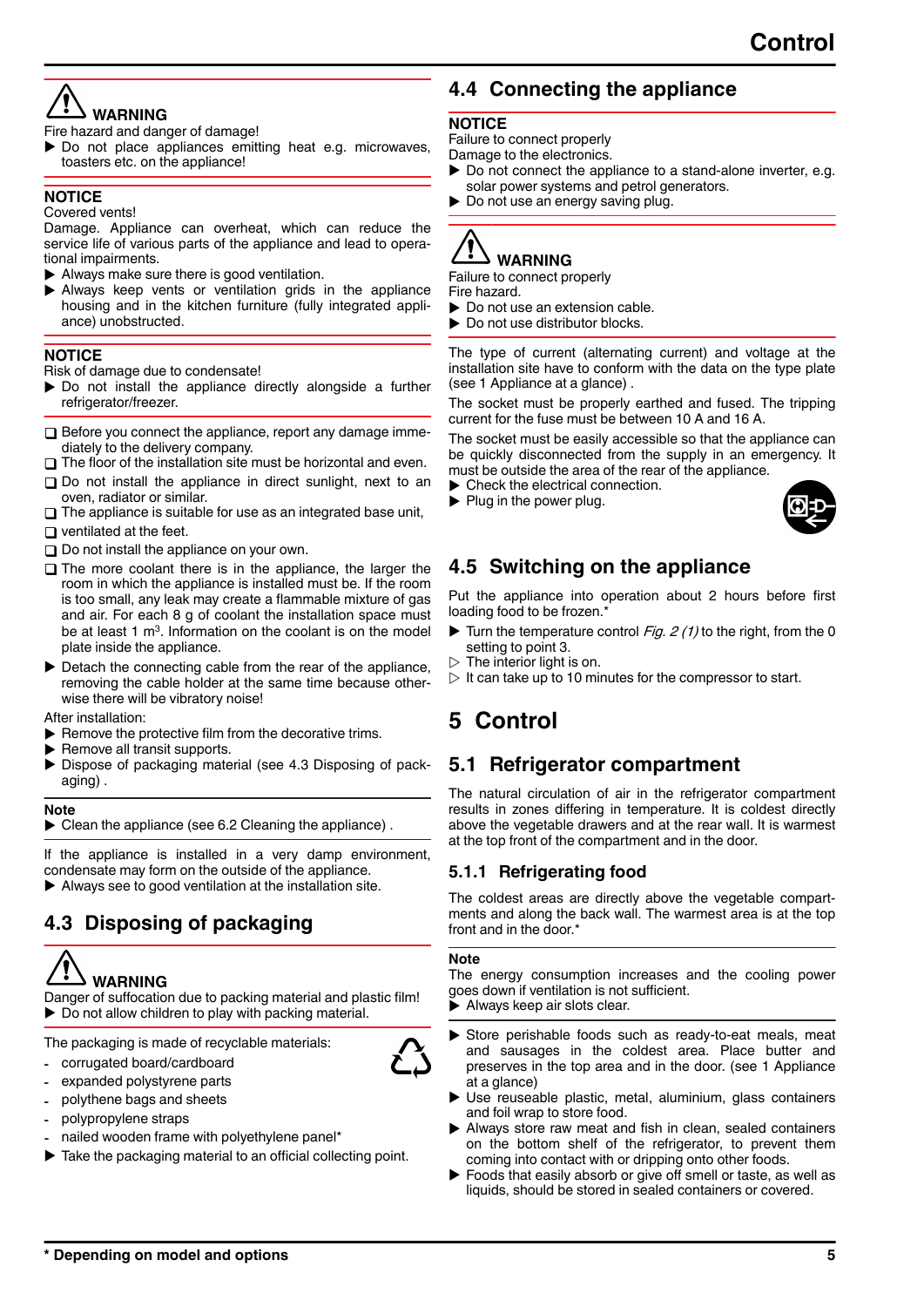# **Control**

 $\triangleright$  Do not pack foods too closely together, as the air needs to circulate. **Dismantling door racks**

## **5.1.2 Setting the temperature**

The temperature can be set between the first point (warmest temperature, minimum cooling performance) and "max." (coldest temperature, maximum cooling performance).

The middle control setting is recommended, then a middle temperature of approx.5 °C is established in the refrigerator compartment.

An average temperature of approx. –18 °C is then established in the freezer compartment.\*

 $\blacktriangleright$  Turn the temperature control Fig. 2 (1).

It is possible for the temperature to be set slightly colder within a temperature zone, e.g. 4 to 5 or between two control points.

The temperature depends on the following factors:

- the door opening frequency
- how long the door is open for
- the room temperature at the site where the appliance is installed
- the type, temperature and quantity of frozen food
- $\blacktriangleright$  Adjust the temperature as needed, using the control.

#### **5.1.3 Shelves**

#### **Moving or removing shelves**

The shelves are prevented from being pulled out accidentally by pull out stops.



- $\blacktriangleright$  Lift the shelf and pull it out towards the front.
- $\blacktriangleright$  Insert shelf with the raised edge pointing upwards at the back.
- $\triangleright$  The food does not freeze onto the rear wall.

#### **5.1.4 Using the sectioned shelf**

 $\blacktriangleright$  Slide the sectioned shelf under, as shown in the illustration.



- $\blacktriangleright$  The glass shelf with stop face (2) has to be at the back.
- The glass plate (1) with pull-out stops must be at the front so that the stops (3) face downwards.

#### **5.1.5 Door racks**

#### **Moving the storage rack**

 $\blacktriangleright$  Remove storage rack according to illustration.



 $\blacktriangleright$  The door racks can be dismantled for cleaning.

#### **5.1.6 Removing the bottle holder**

- $\blacktriangleright$  Remove the bottle holder according to the illustration.
- $\blacktriangleright$  Always take hold of the bottle holder on the plastic part.



## **5.2 Freezer compartment\***

You can store frozen food for several months, make ice cubes and freeze fresh food in the freezer compartment at a temperature of -18 °C and lower.

The air temperature in the compartment, measured by thermometer or other instruments, may fluctuate.

### **5.2.1 Freezing food**

The rating plate indicates the maximum quantity of fresh food you can freeze within 24 hours [\(see 1 Appliance at a glance\)](#page-1-0) under "Freezing capacity ... kg/24h".

# **CAUTION**

#### Risk of injury due to broken glass!

Bottles and cans containing drinks may burst when being frozen. This applies particularly to sparkling drinks.

- $\triangleright$  Do not freeze bottles and cans containing drinks!
- 24 hours before freezing food, set the temperature to a mid to cold position

When freezing the maximum amount of food (see rating plate):

- $\triangleright$  24 hours before freezing the food, set the temperature controller to the coldest position.
- $\triangleright$  The freezer temperature will drop, and the appliance will operate at the maximum refrigerating capacity.

So that the food is rapidly frozen through to the core, do not exceed the following quantities per pack

- Fruit, vegetables up to 1 kg
- Meat up to 2.5 kg
- Pack the food in portions in freezer bags, reusable plastic, metal or aluminium containers
- Distribute the food over the shelf and do not let it touch goods that are already frozen, in case this causes them to defrost.\*
- $\blacktriangleright$  Reset the temperature 24 hours after storing the food.

#### **5.2.2 Storage times**

| Guide times for storing various types of food in the freezer<br>compartment: |               |
|------------------------------------------------------------------------------|---------------|
| l Ice cream                                                                  | 2 to 6 months |
| Sausage, ham                                                                 | 2 to 6 months |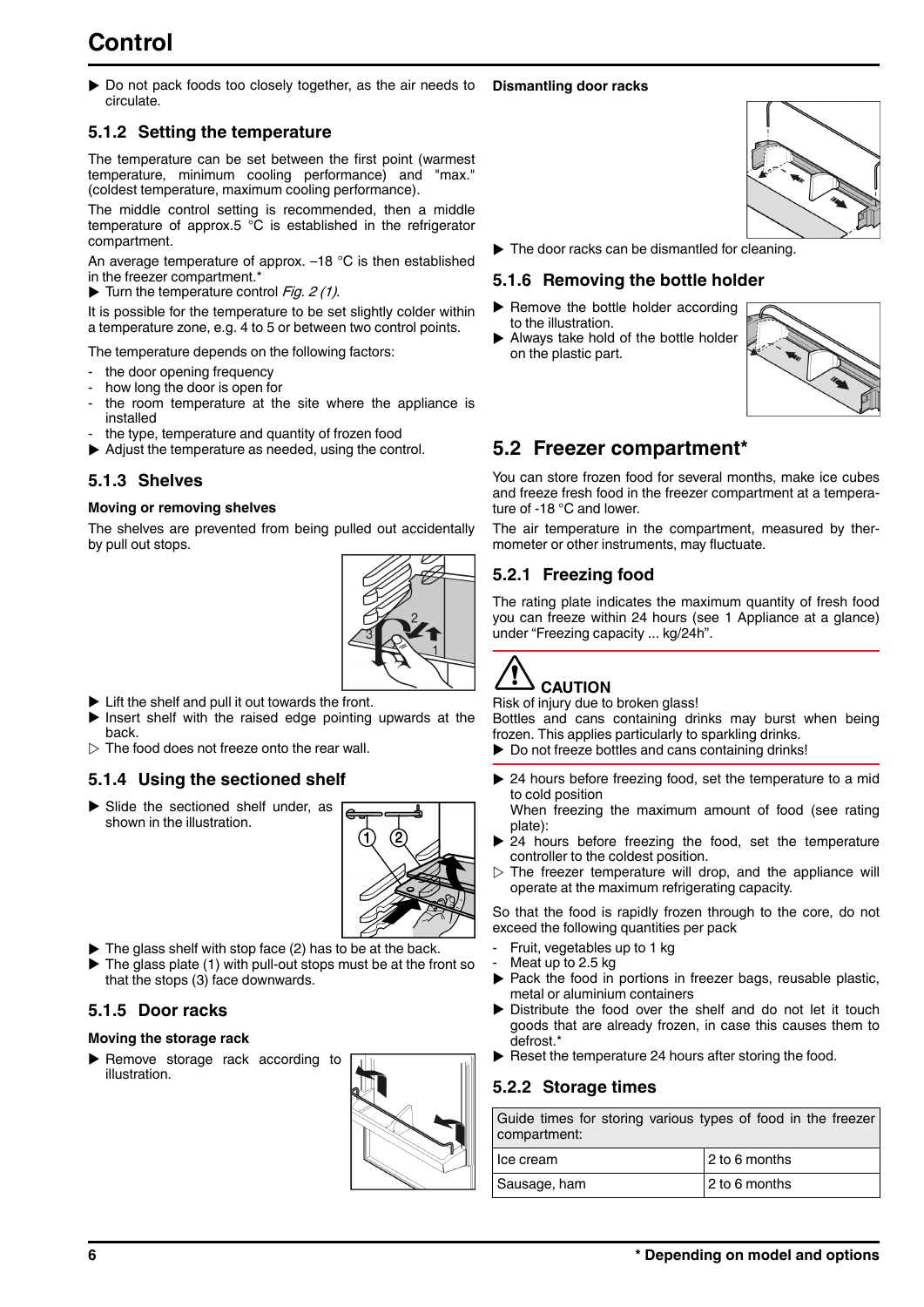| <b>Maintenance</b> |
|--------------------|
|                    |

<span id="page-6-0"></span>

| Guide times for storing various types of food in the freezer<br>compartment: |                |
|------------------------------------------------------------------------------|----------------|
| Bread, bakery products                                                       | 2 to 6 months  |
| Game, pork                                                                   | 6 to 10 months |
| Fish, fatty                                                                  | 2 to 6 months  |
| Fish, lean                                                                   | 6 to 12 months |
| Cheese                                                                       | 2 to 6 months  |
| Poultry, beef                                                                | 6 to 12 months |
| Vegetables, fruit                                                            | 6 to 12 months |

Storage times given are guide times.

## **5.2.3 Thawing food**

- in the refrigerator compartment
- in a microwave oven
- in a conventional or fan oven
- at room temperature
- $\blacktriangleright$  Remove only as much food as is required. Use thawed food as quickly as possible.
- Food once thawed should be re-frozen only in exceptional cases.

# **6 Maintenance**

## **6.1 Defrosting**

## **6.1.1 Defrosting refrigerator compartment**

The fridge compartment defrosts automatically. The defrosted water will evaporate. Water drops or a thin layer of frost or ice can form on the back wall; this is a completely normal part of the machine's function.

 $\triangleright$  Clean the drain hole at regular intervals to allow the defrost water to drain (see 6.2 Cleaning the appliance).

### **6.1.2 Defrosting freezer compartment\***

A layer of frost and ice forms in the freezer compartment after the appliance has been in use for a lengthy period of time. This is quite normal. The layer of frost and ice forms more quickly if the door is opened frequently or if the food is warm when placed inside. However, a thick layer of ice will increase the appliance's energy consumption. You should therefore defrost the appliance regularly.

# **WARNING**

Improper defrosting of the appliance! Injuries and damage.

- $\triangleright$  Do not use mechanical equipment or other methods to speed up the defrosting process other than those recommended by the manufacturer.
- Do not use electrical heating or steam-cleaning appliances, naked flames or defroster sprays to defrost.
- $\blacktriangleright$  Do not use sharp objects to remove ice.
- Switch off the appliance.
- Pull out the plug.
- Wrap the frozen food in newspaper or blankets and store in a cool place.
- Leave the compartment and appliance door open during defrosting.
- Remove detached pieces of ice.
- Pay attention that the defrost water does not run into the kitchen unit.
- $\blacktriangleright$  If necessary, pick up defrost water several times, using a sponge or cloth.
- $\triangleright$  Clean the compartment (see 6.2 Cleaning the appliance).

## **6.2 Cleaning the appliance**

Clean the appliance regularly.

# **WARNING**

Risk of injury and damage as a result of hot steam!

- Hot steam can lead to burns and can damage the surfaces.
- $\blacktriangleright$  Do not use any steam cleaners!

### **NOTICE**

Incorrect cleaning damages the appliance!

- $\triangleright$  Do not use cleaning agents in concentrated form.
- Do not use any scouring or abrasive sponges or steel wool.
- Do not use any sharp or abrasive cleaning agents, nor any that contain sand, chloride or acid.
- Do not use chemical solvents.
- $\triangleright$  Do not damage or remove the type plate on the inside of the appliance. It is important for the customer service.
- Do not pull off, bend or damage cables or other components.
- Do not allow any cleaning water to enter the drain channel, ventilation grille or electrical parts.
- Please use soft cleaning cloths and a universal pH-neutral cleaning agent.
- Please use cleaning and care products suitable for contact with foodstuffs in the appliance interior.

#### Empty appliance.

- **Pull out the power plug.**
- $\triangleright$  Clean the **vent grille** regularly.<br>  $\triangleright$  Dust deposits increase energy
- Dust deposits increase energy consumption.
- u Clean **plastic outer and inner surfaces** with lukewarm water and a little washing-up liquid.
- **Dean drain hole:** Remove deposits with a narrow instrument, e.g. a cotton bud.



- $\triangleright$  Most of the **parts** can be dismantled for cleaning: see the relevant chapter.
- **Clean drawers** by hand with lukewarm water and a little washing up liquid.
- u Clean **other items of equipment** by hand with lukewarm water and a little washing-up liquid.

#### **After cleaning:**

- Wipe dry the appliance and items of equipment.
- Connect the appliance and switch it on again.
- When the temperature is sufficiently cold:
- $\blacktriangleright$  Put the food back inside.

## **6.3 Changing the interior light**

In the device, an LED lamp is used as standard illumination for the interior space.

#### **When an incandescent bulb is used:**

 $\Box$  Use an incandescent lamp with max. 15 W and E14 socket.

 $\Box$  Power supply (AC) and voltage at the operating point must comply with the details on the rating plate [\(see 1 Appliance](#page-1-0) [at a glance\) .](#page-1-0)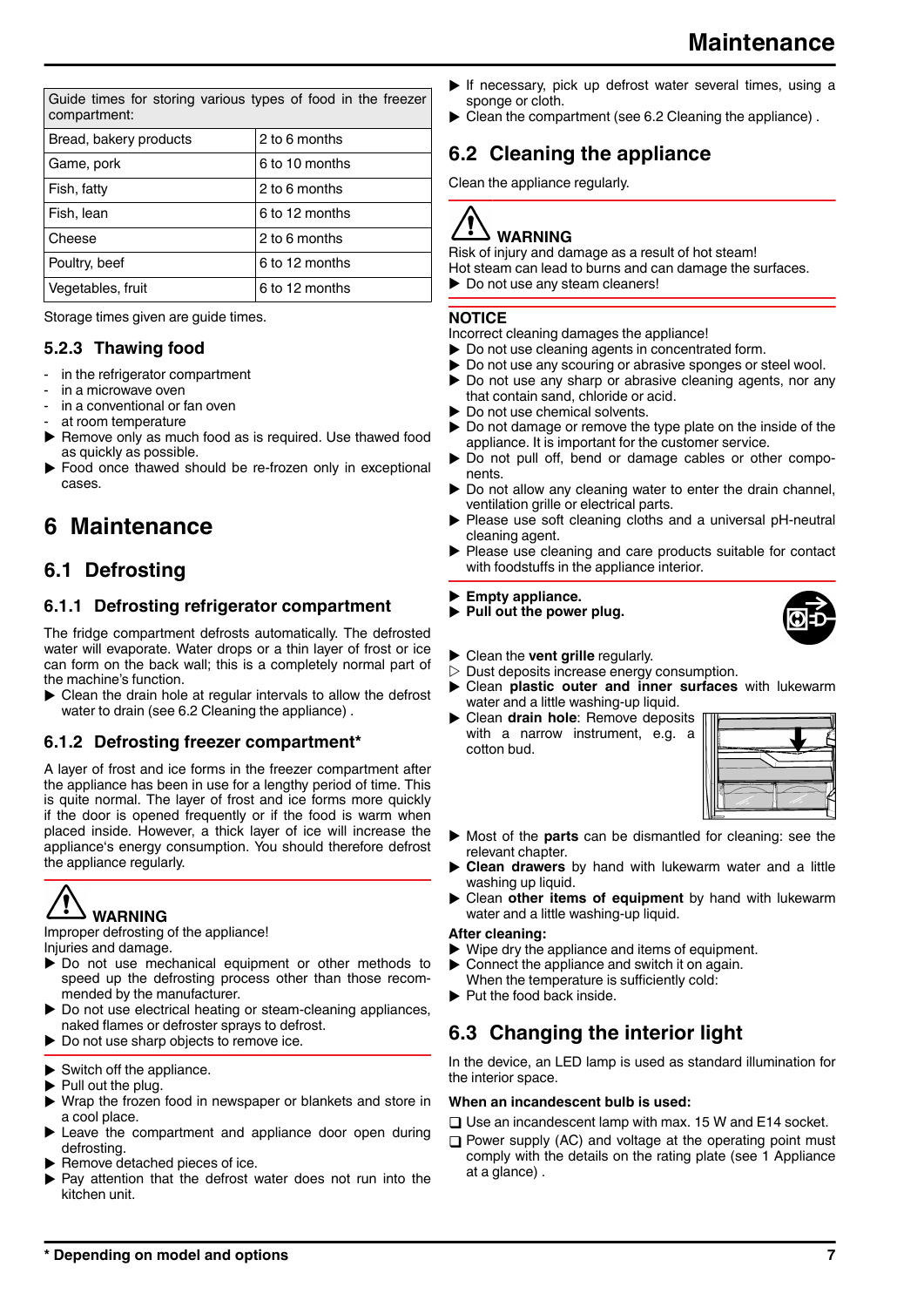# **Malfunctions**

#### **When a LED is used:**

 $\Box$  Use only the original LED lamp from the manufacturer. The lamp can be obtained through customer service or a specialist dealer (see 6.4 Customer service) .

# **WARNING**

#### Risk of injury from LED light!

The light intensity of the LED lighting corresponds to risk group RG 2.

If the cover is removed:

 $\triangleright$  Do not look directly into the light at close quarters through optical lenses. Doing so may damage your eyes.

# **WARNING**

#### Fire hazard from the LED light!

If different LED lights are used, there is a danger of overheating or fire.

 $\triangleright$  Use the manufacturer's original LED light.

#### **If the lamp is defective, exchange it as follows:**

- $\blacktriangleright$  Switch off the appliance.
- $\blacktriangleright$  Pull out the power plug or switch off the fuse.
- $\blacktriangleright$  As shown in the diagram, press open the lamp cover on the inside at the front, and pull it off to the side.
- $\blacktriangleright$  Replace the lamp.
- $\blacktriangleright$  Put on the lamp cover again and snap it into place.



## **6.4 Customer service**

First check whether you can rectify the fault yourself (see 7 Malfunctions) . If you cannot rectify the problem, contact Customer Services. You can find the address in the enclosed Customer Service Directory.



#### Unprofessional repair!

Injuries.

- $\blacktriangleright$  Have any repairs and action not expressly specified on the appliance and mains cable carried out by service personnel only. [\(see 6 Maintenance\)](#page-6-0)
- $\triangleright$  A damaged mains cable may only be replaced by the manufacturer, the manufacturer's Customer Service or a similarly qualified person.
- $\blacktriangleright$  In the case of appliances with an IEC connector, the change may be made by the customer.
- $\blacktriangleright$  Read the appliance designation  $Fig. 3 (1)$ , service No. Fig. 3 (2) and serial No. Fig.  $3$   $(3)$  off the model plate located inside the appliance on the left-hand side.



- $\triangleright$  This will help us to provide you with a faster and more accurate service.
- Keep the appliance closed until the customer service arrives.
- $\triangleright$  The food will stay cool longer.<br>  $\blacktriangleright$  Pull out the mains plug (pot b
- Pull out the mains plug (not by pulling the connecting cable) or switch off the fuse.

## **6.5 Energy efficiency class lighting**

| Lighting                                                                 |              |
|--------------------------------------------------------------------------|--------------|
| Energy efficiency class <sup>1</sup>                                     | Light source |
| This product contains an energy efficiency class   LED<br>G light source |              |

1 The appliance may contain light sources with different energy efficiency classes. The lowest energy efficiency class is indicated.

## **7 Malfunctions**

Your appliance is designed and manufactured for a long life span and reliable operation. If a malfunction nonetheless occurs during operation, check whether it is due to a handling error. In this case you will have to be charged for the costs incurred, even during the warranty period. You may be able to rectify the following faults yourself:

#### **Appliance does not work.**

- The appliance is not switched on.
- $\blacktriangleright$  Switching on the appliance.
- The power plug is not properly inserted in the wall socket.
- Check power plug.
- The fuse of the wall socket is not in order.

Check fuse.

#### **The compressor runs for a long time.**

- The compressor switches to a low speed when little cold is needed. Although the running time is increased as a result, energy is saved.
- $\blacktriangleright$  This is normal in energy-saving models.

#### **A LED on the bottom rear of the appliance (at the compressor) flashes regularly every 15 seconds\*.**

 $\rightarrow$  The inverter is equipped with a diagnostic LED.

 $\blacktriangleright$  The flashing is normal.

#### **Excessive noise.**

- Due to the various speed steps, speed-regulated\* compressors can generate different running noises.
- The sound is normal.

#### **A bubbling and gurgling noise.**

- $\rightarrow$  This noise comes from the refrigerant flowing in the refrigeration circuit.
- The sound is normal.

#### **A quiet clicking noise.**

- The noise is produced whenever the refrigeration unit (motor) automatically switches on or off.
- $\blacktriangleright$  The sound is normal.

#### **A hum. It is briefly a little louder when the refrigeration unit (the motor) switches on.**

- The refrigeration increases automatically when fresh food has just been placed in the appliance or the door has been left open for a while.
- The sound is normal.
- $\rightarrow$  The ambient temperature is too high.
- $\triangleright$  Solution: [\(see 1.2 Appliance range of use\)](#page-1-0)
- Fig. 3  $\blacktriangleright$  Notify the customer service, specifying the fault, appliance designation Fig. 3 (1), service No. Fig. 3 (2) and serial No. Fig. 3 (3).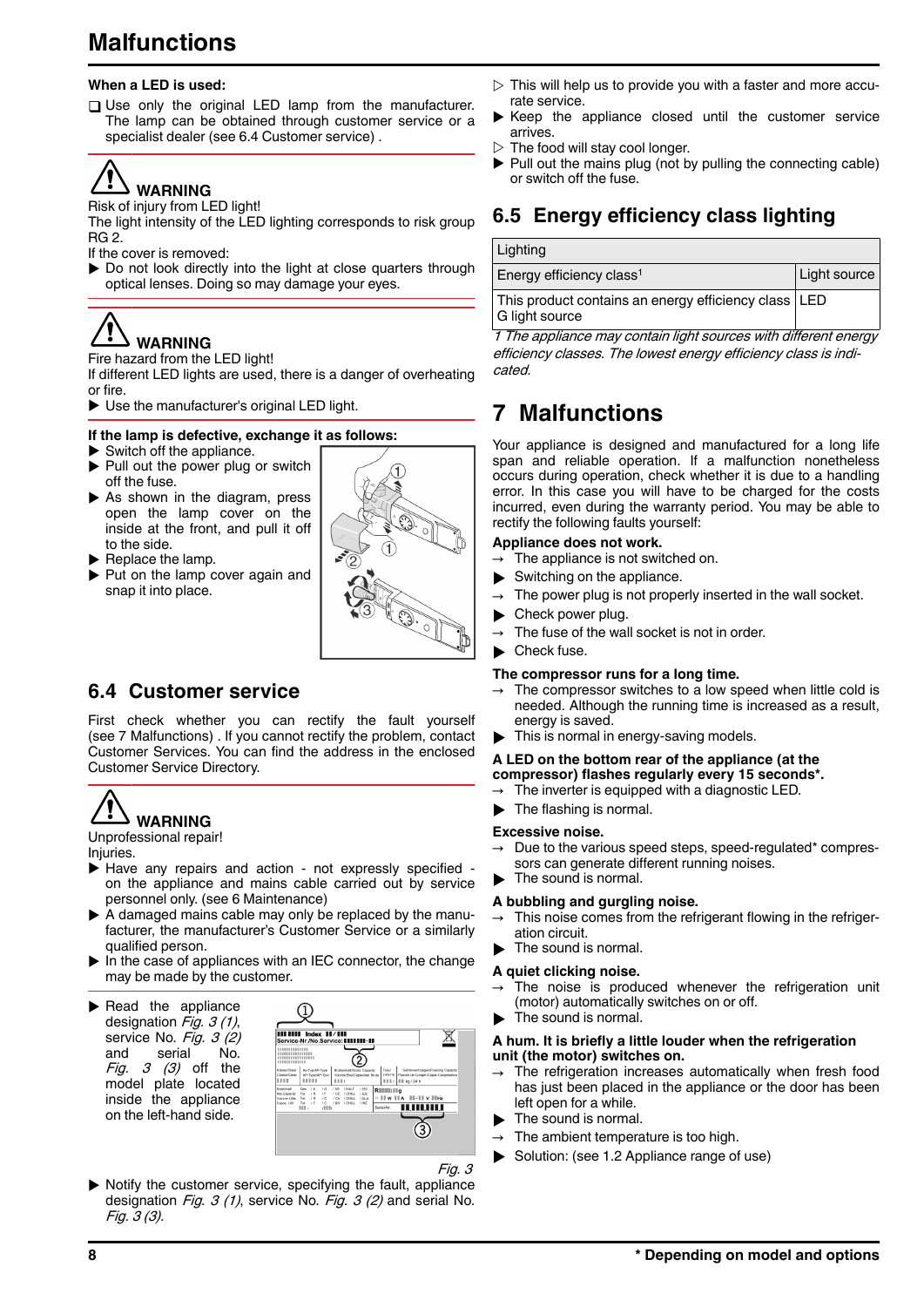#### **Vibration noises**

- The appliance is not standing firmly on the floor. As a result objects and adjacent units start to vibrate when the refrigerator is running.
- Check the installation and realign the appliance.

 $\blacktriangleright$  Keep bottles and jars apart.

- **The outer surfaces of the appliance are warm\*.**
- The heat of the refrigeration circuit is used to prevent condensate from forming.
- This is normal.

#### **The temperature is not cold enough.**

- The door of the appliance is not properly closed.
- Close the door of the appliance.
- Insufficient ventilation.
- $\blacktriangleright$  Keep ventilation grille clear, and clean it.
- The ambient temperature is too high.
- $\triangleright$  Solution: (see 1.2 Appliance range of use).
- The appliance was opened too frequently or for too long.
- Wait to see whether the appliance reaches the required temperature by itself. If not, please contact the after sales service [\(see 6 Maintenance\) .](#page-6-0)
- The appliance is too close to a source of heat (stove, heater etc).
- Change the position of the appliance or the source of heat.
- The appliance was not inserted properly into the recess.
- Check whether the appliance was inserted correctly and the door closes properly.

#### **The internal light does not come on.**

- The appliance is not switched on.
- Switch the appliance on.
- The lamp (if the model comes with an LED lamp) is faulty.

# **WARNING**

Risk of injury from LED light!

The light intensity of the LED lighting corresponds to risk group RG 2.

If the cover is removed:

- $\triangleright$  Do not look directly into the light at close quarters through optical lenses. Doing so may damage your eyes.
- $\blacktriangleright$  Change the lamp (see 6 Maintenance).

# **8 Decommissioning**

## **8.1 Switching off the appliance**

Turn temperature control Fig.  $2(1)$  to 0.

## **8.2 Taking the appliance out of service**

- $\blacktriangleright$  Empty the appliance.
- Switch off the appliance (see 8 Decommissioning).
- $\blacktriangleright$  Remove mains connector.<br> $\blacktriangleright$  Clean the appliance (see
- Clean the appliance [\(see 6.2 Cleaning the appli](#page-6-0)[ance\)](#page-6-0) .
- $\blacktriangleright$  Leave the door open to prevent odour.

# **9 Disposal**

# **9 Preparing appliance for disposal**



Liebherr uses batteries in some of its appliances. In the EU, for environmental reasons, legislation obliges the end user to remove these batteries before disposing of old appliances. If your appliance contains batteries, a corresponding notice is attached.

Lamps If you can remove the lamps yourself without destroying them, also remove these before disposal.

- $\blacktriangleright$  Take the appliance out of operation. (see 8.2 Taking the appliance out of service)
- $\blacktriangleright$  Appliances with batteries: remove the batteries. For description, see **Maintenance** chapter.
- $\blacktriangleright$  If possible: remove lamps without destroying them.

## **9 Disposing of the appliance in an environmentally friendly manner**



The appliance still contains valuable materials and must be disposed of separately from unsorted municipal waste.



Dispose of batteries separately from the old appliance. To do this, you can return the batteries free of charge to retailers as well as recycling centres and collection centres for recyclable materials.

Lamps Dispose of removed lamps via the respective collection systems.

For Germany: You can dispose of the appliance free of charge via the class 1 collection containers at the local recycling and recyclable material collection centres. When purchasing a new fridge/freezer, if the sales area  $> 400$  m<sup>2</sup>, retailers will also take back the old appliance free of charge.



#### Leaking coolant and oil!

Fire. The coolant contained in the appliance is eco-friendly, but also flammable. The oil contained in the appliance is flammable. Escaping coolant and oil can ignite if the concentration is high enough and in contact with an external heat source.

- $\triangleright$  Do not damage the pipelines of the coolant circuit and the compressor.
- Transport the appliance without damaging it.
- $\blacktriangleright$  Dispose of batteries, lamps and the appliance according to the above specifications.